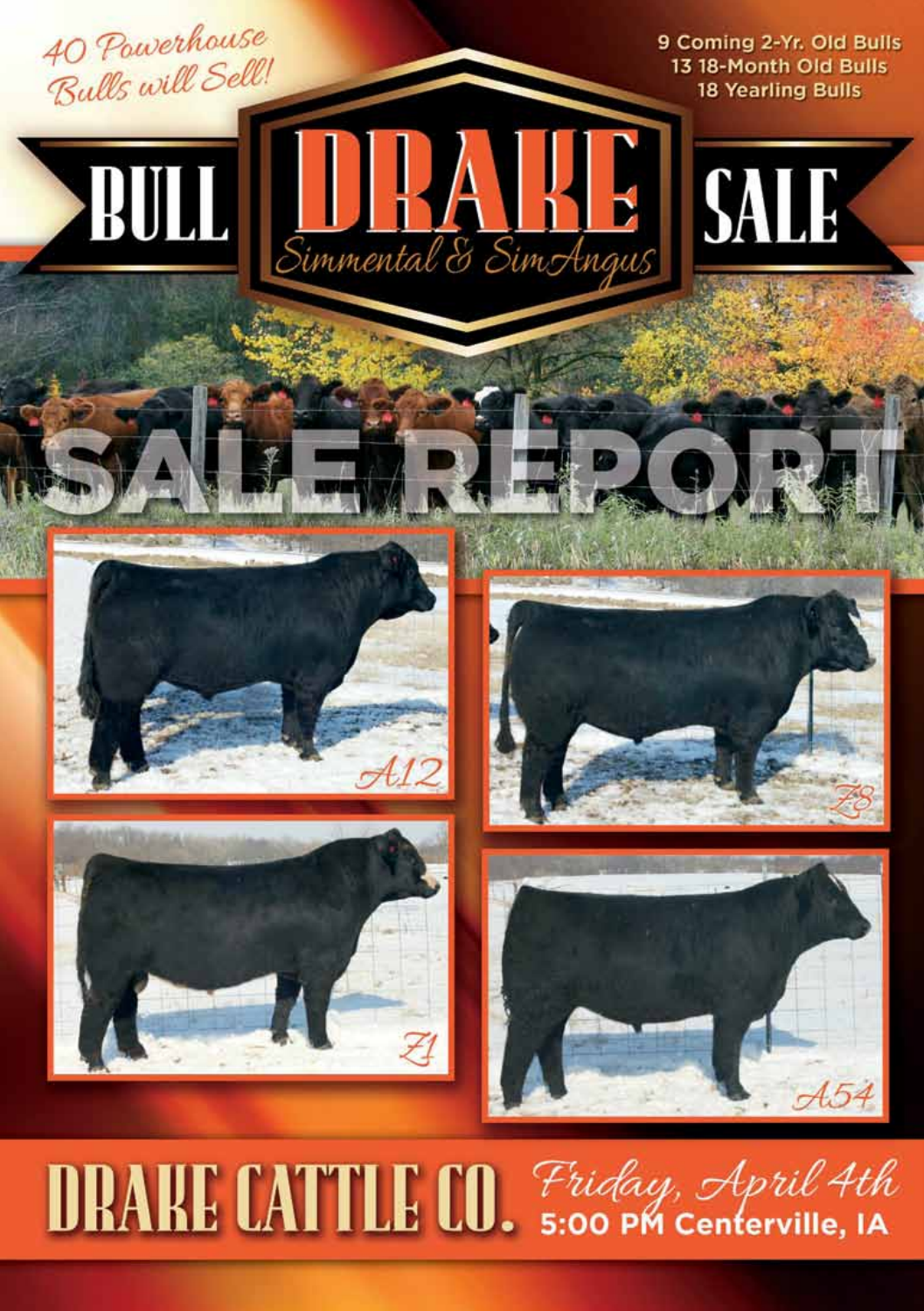#### 2014 Drake Cattle Company Bull Sale



*The annual Drake Cattle Company Bull Sale took place at Appanoose County Livestock in Centerville, IA, on Friday, April 4th at 5pm. The Denny Drake family offered a nice set of 2 year old, 18 month old and yearling Simmental and SimAngus bulls. A nice crowd of new customers and familiar faces showed up to the sale barn to bid and buy their new herdsires.* 









*Tess Black Rampage 71W x Drake P129 Buyer: Mike Roskamp, Sutter, IL*

\$9500





# **Drake Bull Z1**

*Drake In Command x S&J Miss Hollywood Buyer: Durham Simmentals, Nelson, MO*

## \$6250





#### **Drake Bull Z21**

*Drake Storm W100 x Drake Miss X33 Buyer: Hawkins Cattle Company, Centerville, IA*









*Drake In Command x Drake Remembrance Buyer: Mike Roskamp, Sutter, IL*

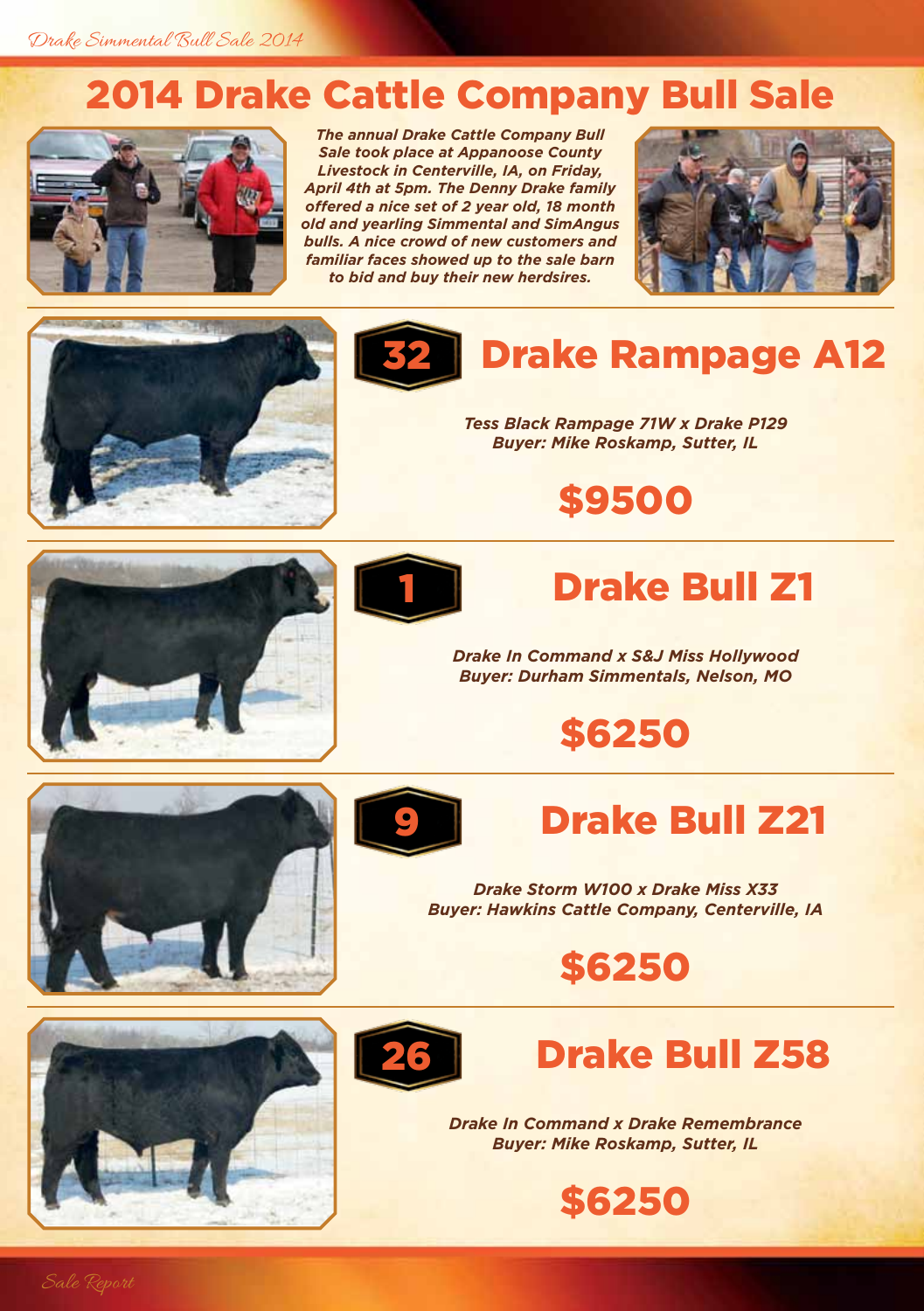Friday, April 4, Centerville, Iowa



*Drake In Command x 10 Buyer: Baker's Black Simmental, Atlanta, MO*

# \$6000



# **Drake Bull Z33**

*Drake In Command x T40 Buyer: Werning Cattle Company, Emery, SD*

#### \$5750



# **Drake Bull Z17**

*Drake Storm W100 x Drake Cow X42 Buyer: Robert & Billie Jo Hatton, Stoutsville, MO*

## \$4500



#### **Drake Bull A60**

*Drake In Command x Drake Scream'n Red Buyer: Jim Spencer, Moravia, IA*

#### \$4300





*Drake In Command x Drake Echo Buyer: Milton Wilson, Moravia, IA*